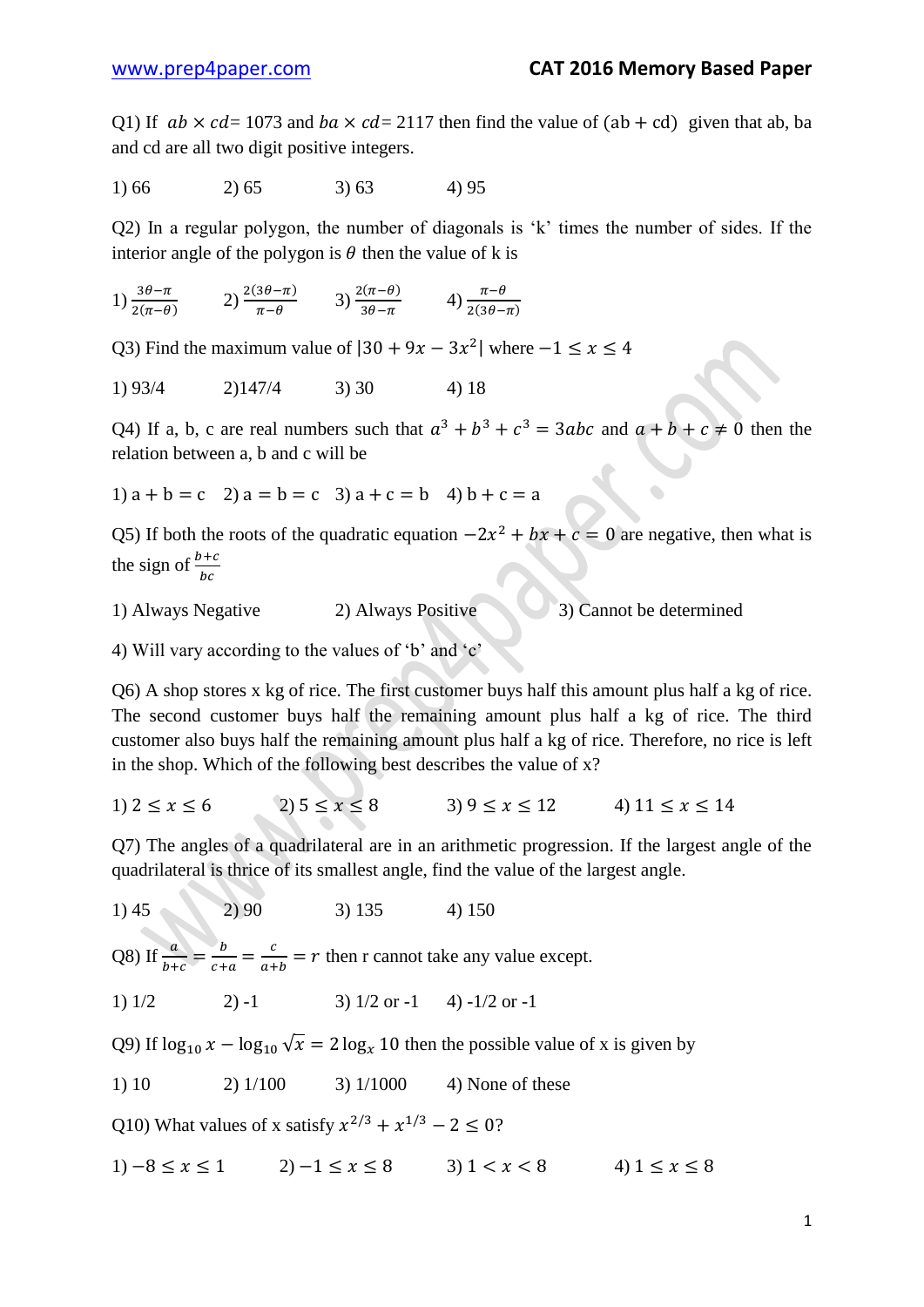Q11) Find all the values of p, such that 6 lies somewhere between the roots of the equation  $x^2 + 2(p-3)x + 9 = 0$  ('x' is a real number)

1) 
$$
p < \frac{-3}{4}
$$
 2)  $p > 6$  3)  $0 < p < 6$  4)  $0 < p < \frac{3}{4}$ 

Q12) Three consecutive positive integers are raised to the first, second and third powers respectively and then added. The sun so obtained is a perfect square whose square root equals the total of the three original integers. Which of the following best describes the minimum, say m, of these three integers?

$$
1) 1 \le m \le 3 \qquad 2) 4 \le m \le 6 \qquad 3) 7 \le m \le 9 \qquad 4) 10 \le m \le 12
$$

Q13) At what time between 6 pm and 7 pm till the hands of the clock coincide?

1) 6:32:44 pm 2) 6:33:46 pm 3) 6:32:30 pm 4) 6:34:42 pm

Q14) Find the value of 36S if  $S = \frac{6}{300}$  $\frac{6}{2 \times 3 \times 4} \times \frac{1}{2}$  $\frac{1}{2} + \frac{7}{3 \times 4}$  $\frac{7}{3\times4\times5}\times\frac{1}{2^2}$  $2^2$ 8  $\frac{8}{4\times5\times6}\times\frac{1}{2^3}$  $\frac{1}{2^3} + \cdots$  till infinite terms.

$$
1) 4 \t 2) 4.5 \t 3) 5 \t 4) 6
$$

Q15) The infinite sum  $1 + \frac{4}{7}$  $\frac{4}{7} + \frac{9}{7^2}$  $7^2$  $\mathbf{1}$  $7<sup>3</sup>$  $\overline{\mathbf{c}}$  $\frac{25}{7^4}$  + ... equals

$$
1) 27/14 \qquad 2) 21/13 \qquad 3) 49/27 \qquad 4) 256/147
$$

Q16) If  $x = a(b - c)$ ,  $y = b(c - a)$  and  $z = c(a - b)$  then find the value of

$$
\frac{1}{abc} \left( \frac{x^2}{yz} + \frac{y^2}{xz} + \frac{z^2}{xy} \right)
$$
 given that  $xyz \neq 0$   
1) 
$$
\frac{1}{abc} \qquad 2) \frac{27}{abc} \qquad 3) \frac{3}{abc} \qquad 4) \frac{9}{ab}
$$

Q17) Sum of the first n terms of a geometric progression is given as  $S_n = \alpha \left( \frac{1}{2} \right)$  $\left(\frac{1}{3}\right)^n + \beta$ . If the sum of infinite terms of this series is unity, then

1)  $\alpha + \beta = 1$  2)  $3\alpha + \beta = -1$  3)  $\alpha + 2\beta = -1$  4)  $2\alpha + 3\beta = 1$ Q18) Find the sum of  $\left| \left( 1 + \frac{1}{\sqrt{2}} \right) \right|$  $1<sup>2</sup>$  $\mathbf{1}$  $\frac{1}{2^2}$  +  $\sqrt{(1+\frac{1}{2^2})}$  $2^2$  $\mathbf{1}$  $\frac{1}{3^2}$  + ... +  $\sqrt{(1+\frac{1}{200})}$  $\overline{\mathbf{c}}$  $\mathbf{1}$  $\frac{1}{2008^2}$ 

1)  $2008 - \frac{1}{209}$  $\frac{1}{2008}$  2) 2007 -  $\frac{1}{200}$  $\frac{1}{2007}$  3) 2007 -  $\frac{1}{200}$  $\frac{1}{2008}$  4) 2008  $-\frac{1}{200}$  $\overline{\mathbf{c}}$ 

Q19) A flight leaves Mumbai at 4:15 pm and reaches Dubai at 6:45 pm. Another flight leaves Dubai at 3:30pm and reaches Mumbai at 9pm. If their speed was 800 km/hr and they followed the same path. What is the distance (in km) between Mumbai and Dubai?

1) 3000 2) 3200 3) 3400 4) 3600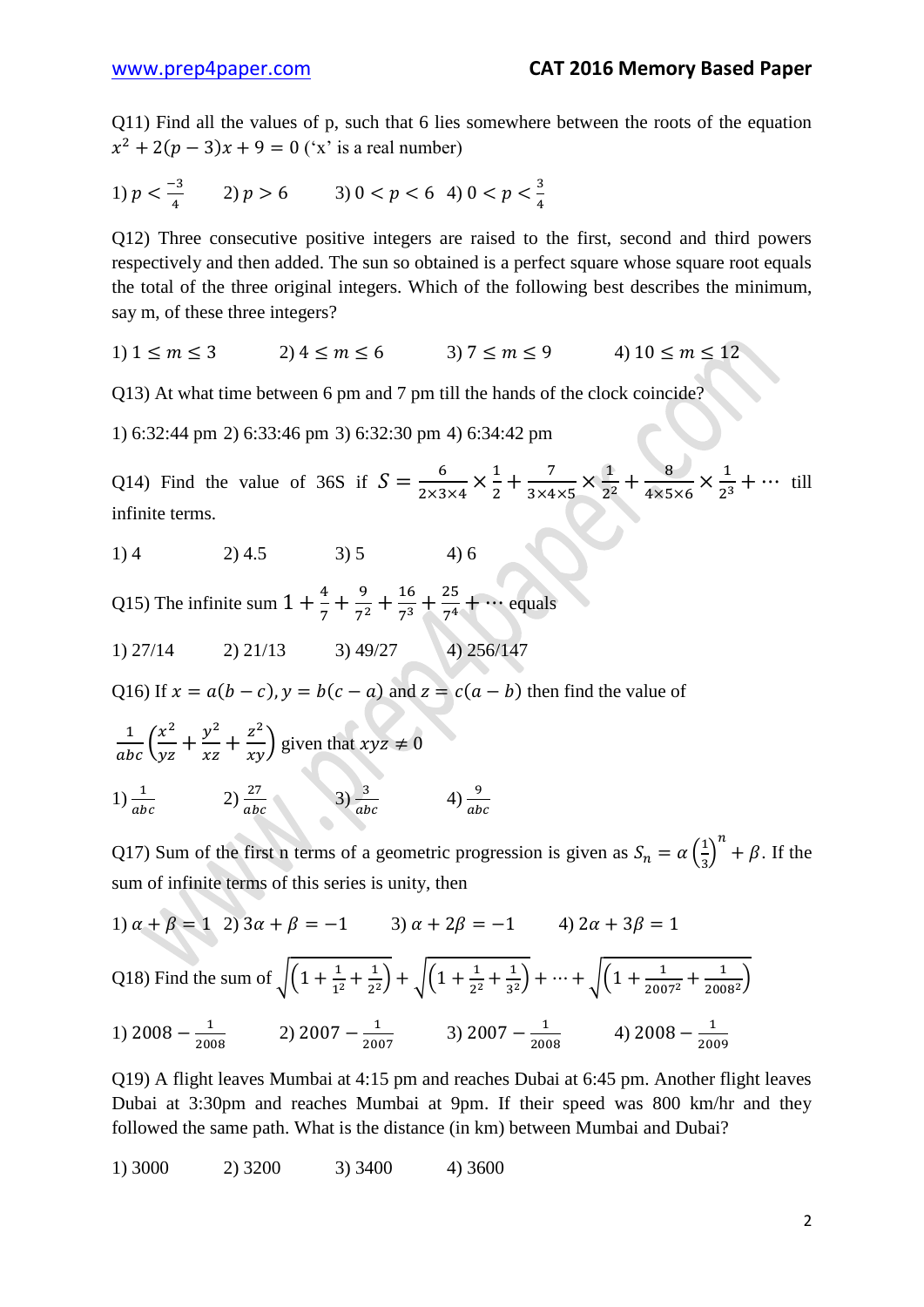$Q20$ )  $\triangle ABC$  is an isosceles right angled triangle right angled at B and the "in-circle" with center O touches the side BC at D. If AB=2 cm, find the length (in cm) of BD.

1) 
$$
1 - \frac{1}{\sqrt{2}}
$$
 2)  $2 - \sqrt{2}$  3)  $2 - \frac{1}{\sqrt{2}}$  4)  $\sqrt{2} - 1$ 

Q21) If  $a_{n+1} = \sqrt{a_n^2 - 16}$  and  $a_1 = 7$  then find the value of

$$
1) \sqrt{15} \qquad \qquad 2) \ 1 \qquad \qquad 3) \sqrt{17} \qquad \qquad 4) \ 7
$$

Q22) If 
$$
R = \frac{30^{65} - 29^{65}}{30^{64} + 29^{64}}
$$
 then

$$
1) 0 < R \le 0.1 \qquad \qquad 2) 0.1 < R \le 0.5 \qquad \qquad 3) 0.5 < R \le 1 \qquad \qquad 4) R
$$

Q23) Let 
$$
x = \sqrt{4 + \sqrt{4 - \sqrt{4 + \sqrt{4 - \cdots to \alpha}}}}
$$

Then x equals

1) 3   
2) 
$$
\frac{\sqrt{13}-1}{2}
$$
 3)  $\frac{\sqrt{13}+1}{2}$  4)  $\sqrt{13}$ 

Q24) If the diagonals of a rhombus are in the ratio 3:4, what is the ratio of the side to the smaller diagonal of the rhombus?

1) 3:5 2) 5:3 3) 5:6 4) 6:5

Q25) Two circles, both of radii 1 cm, intersect such that the circumference of each one passes through the centre of the other. What is the area (in sq. cm.) of the intersecting region?

$$
1\frac{\pi}{3} - \frac{\sqrt{3}}{4} \qquad 2\frac{4\pi}{3} + \frac{\sqrt{3}}{2} \qquad 3\frac{2\pi}{3} + \frac{\sqrt{3}}{2} \qquad 4\frac{2\pi}{3} - \frac{\sqrt{3}}{2}
$$

Q26) Consider a right circular cone of base radius 4 cm and height 10 cm. A cylinder is to be placed inside the cone with one of the flat surfaces resting on the base of the cone. Find the largest possible total surface area (in sq. cm.) of the cylinder.

1) 
$$
\frac{100\pi}{3}
$$
 2)  $\frac{80\pi}{3}$  3)  $\frac{120\pi}{7}$  4)  $\frac{130\pi}{9}$  5)  $\frac{110\pi}{7}$ 

Q27) If a, b and c are non-zero real numbers such that  $|a - b| = |c|$  and  $|a - c| = |b|$  then what is the value of  $b^2 + c^2$ ?

1) 
$$
a^2 - 2bc
$$
 2)  $2bc$  3)  $a^2$  4)  $a^2 + 2bc$ 

Q28) Let  $n! = 1 \times 2 \times 3 \times ... \times n$  for integers  $n \ge 1$ 

If  $p = (1 \times 1!) + (2 \times 2!) + (3 \times 3!) + \dots + (10 \times 10!)$  then p+2 when divided by 11! Leaves a remainder of

1) 10 2) 0 3) 7 4) 1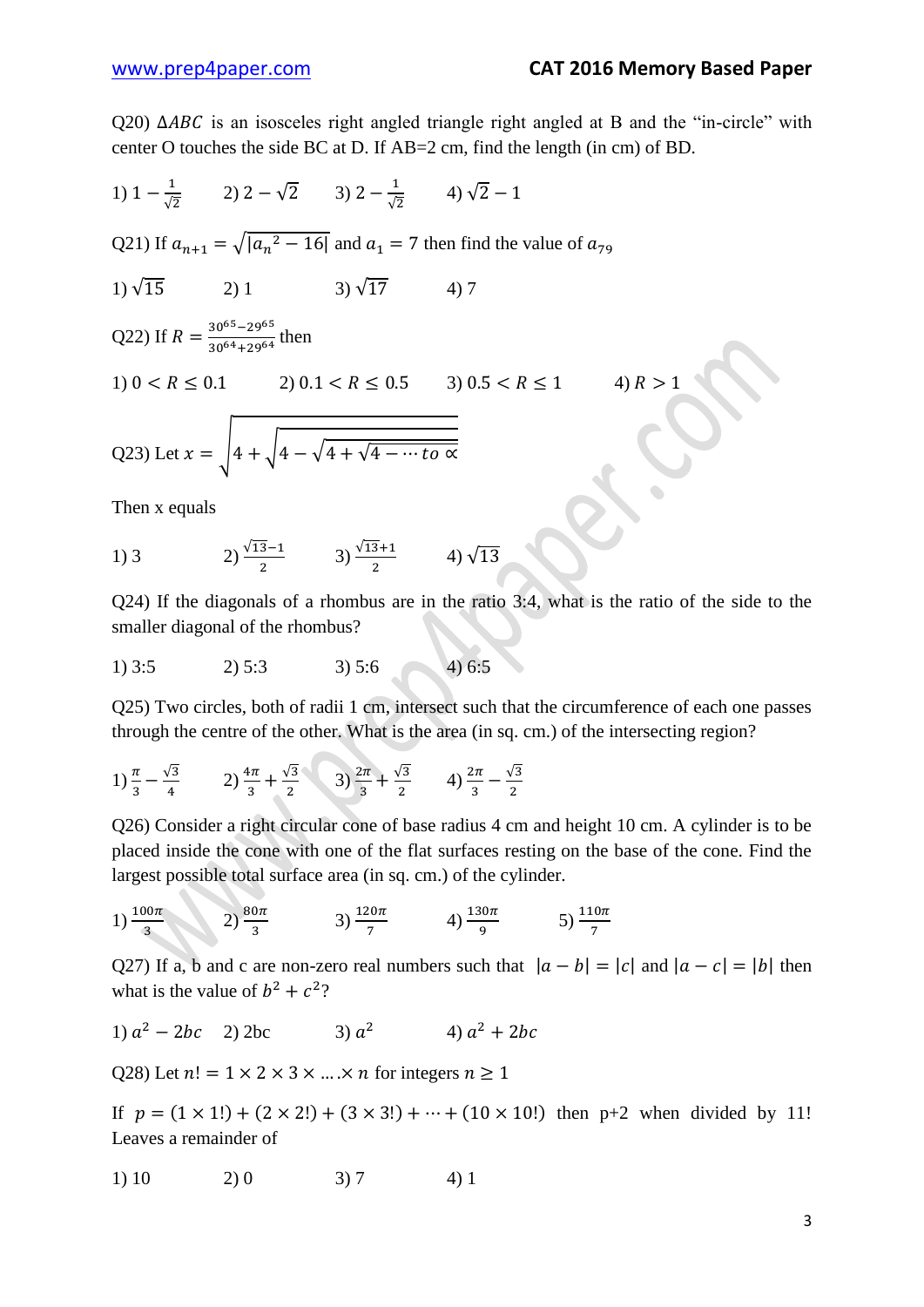Q29) A sprinter starts running on a circular path of radius r metres. Her average speed (in metres/minute) is  $\pi r$  during the first 30 seconds,  $\frac{dr}{2}$  during next one minute,  $\frac{dr}{4}$  during next 2 minutes,  $\frac{h}{8}$  during next 4 minutes, and so on. What is the ratio of the time taken for the nth round to that for the previous round?

$$
1) 4 \t\t 2) 8 \t\t 3) 16 \t\t 4) 32
$$

Q30) Let 
$$
y = \frac{1}{2 + \frac{1}{3 + \frac{1}{2 + \frac{1}{3 + \dotsb}}}}}
$$

What is the value of y?

1) 
$$
\frac{\sqrt{11}+3}{2}
$$
 2)  $\frac{\sqrt{11}-3}{2}$  3)  $\frac{\sqrt{15}+3}{2}$  4)  $\frac{\sqrt{15}-3}{2}$ 

Q31) A function f is defined for all whole numbers n by the following relation  $f(n + 2) + f(n) - 2f(n + 1) = 0$ . If  $f(16) = 4$  and  $f(24) = 7$  what is the value of  $f(16+24)?$ 

1) 10 2) 13 3) 170 4) 3340

Q32) What is the area (in sq. units) bounded by the curve  $|x| + |y| = \sqrt{2}$ 

$$
1) 2 \t\t\t 2) 4 \t\t\t 3) 8 \t\t\t 4) 16
$$

Q33) A table of 'n' rows and 'n' columns is created such that the value of the cell in the i<sup>th</sup> row and the j<sup>th</sup> column is given by  $(i + 1) + j$ . Some numbers are selected from the table. If it is found that exactly one number has been selected from each row and each column, then the sum of the selected numbers will be equal to

1) 
$$
n^2 + 1
$$
 2)  $\frac{n(n+1)}{2}$  3)  $n(n+2)$  4)  $n(n+1)$